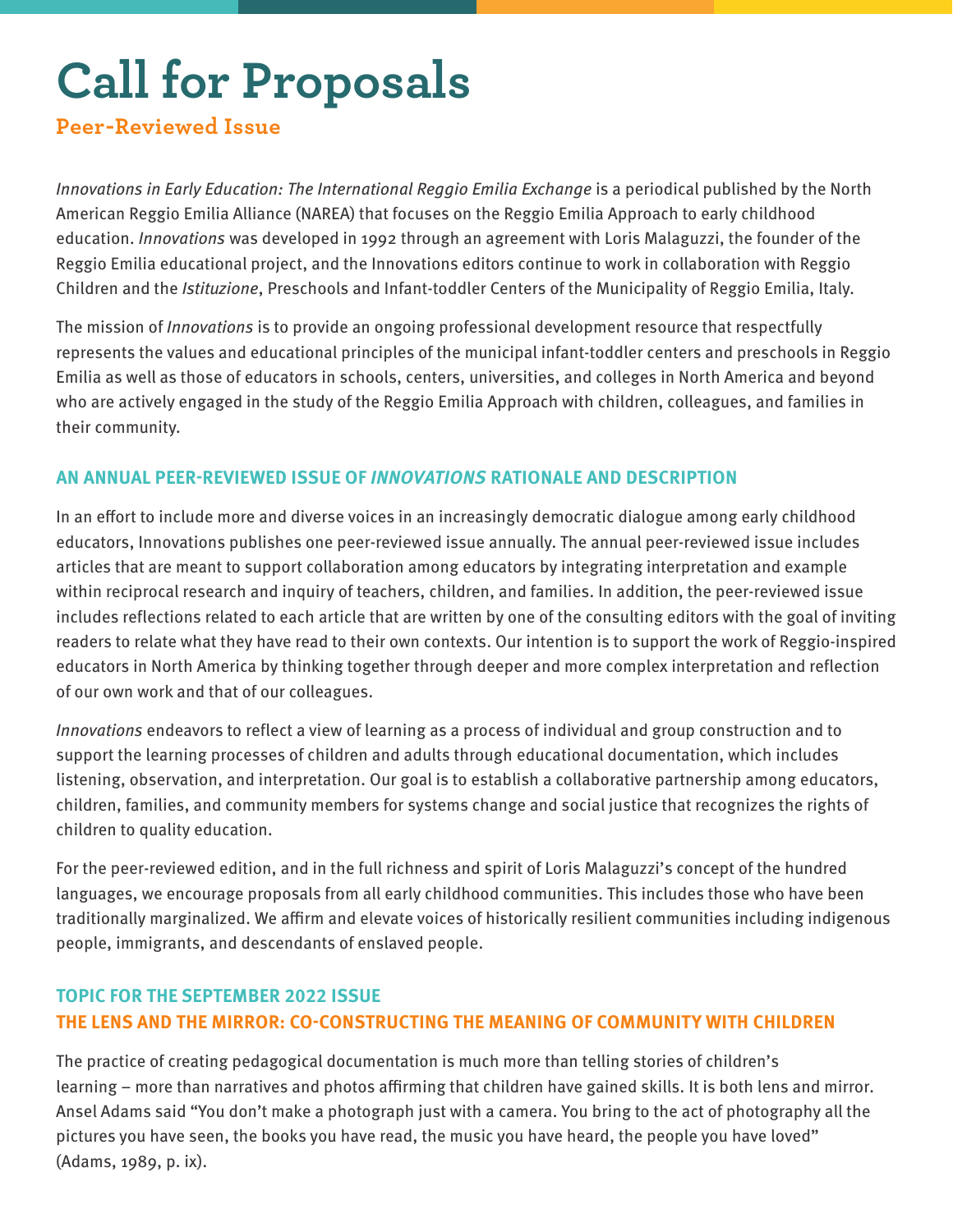So, when we take a photo, it says as much about us as about the subject. This is also true about pedagogical documentation. A narrative encompasses the perspectives, biases, history, and assumptions – the subjectivity – of the narrator, who brings all of these elements to his or her telling about the subject(s). "What we document represents a choice, a choice among many other choices, a choice in which pedagogues themselves are participating. Likewise, what we do not choose is also a choice" (Dahlberg et al., 2007, p. 147). Documentation shows our view of the teaching and learning child as a citizen of the world. In addition, documentation enables us to see how we ourselves understand and 'read' what is going on in practice. When we document, we can also see the contexts we have created, the interventions we have made. And when documentation is shared with others – our colleagues, children, and families – we can open dialogue, invite reading against the grain, and create the opportunity to recognize our own biases and assumptions while expanding our knowledge. The Reggio Emilia educators speak of "confronto", inviting generative discussion, the coming together of different perspectives, putting our heads together so that we can learn from each other. Documentation contributes to and motivates discussions, debates, and co-constructed meaning making.

In addition to the subjectivity of what is observed and recorded, the readers of documentation bring all their views, experiences, values, contexts, and knowledges to the reading. It is a complex web of relationships. The recognition that our knowledge is always partial, that there are always other perspectives that should be invited and considered, underlies the ongoing collaboration on meaning-making in the schools in Reggio Emilia. "I have never believed, nor do I believe now, that a story belongs to only one person. Stories are always plural and their origins are infinite" (Malaguzzi, 1991, p. 10). The value of many perspectives is transversal in the work of the educators in Reggio Emilia – a democratic thread running through every aspect of their work.

In many ways, children are rendered almost invisible in our society, recognized for deficits and the need to be readied to be successful individuals and consumers in a competitive world. "We know that the first people to suffer when rights are not at the center of attention are the people in difficulty, people with fragilities, and children" (Maccaferri, 2021).

But there is an antidote to this. As educators, one of our roles is to create contexts where children can make their thinking visible through the hundred languages they possess. "The children's thinking, the children's theories, emerge in their words but also very much in their drawings" (Maccaferri, 2021). In parallel, the research and thinking of the educators is made visible through what and how they document. It reveals their subjectivity, intentions, the contexts they have co-created, the interventions they make, and the impact.

Being in a reciprocal learning relationship with children calls upon us to consider opportunities that arise to valorize relationships among children, among adults, and with the community. We can build community that is both aware of children's potential and rights and engaged in welcoming children's perspectives and active participation.

We often hear the voice of adults, interpreting for children what they might want or need. "The younger the child, the less importance and credence their views and opinions are given" (James, 2005, p. iv). We consider how we talk to children and listen to them as an essential way of working:

#### **With this in mind, when you document:**

- What are children saying and doing as they make meaning of their lives?
- As neighborhoods and communities open up post pandemic, how are children participating as protagonists?
- What does participation in a community look like from children's point of view?
- What are the vibrant alternative narratives we can offer to unsettle the dominant discourses that diminish children and challenge the sustainability of life on this planet?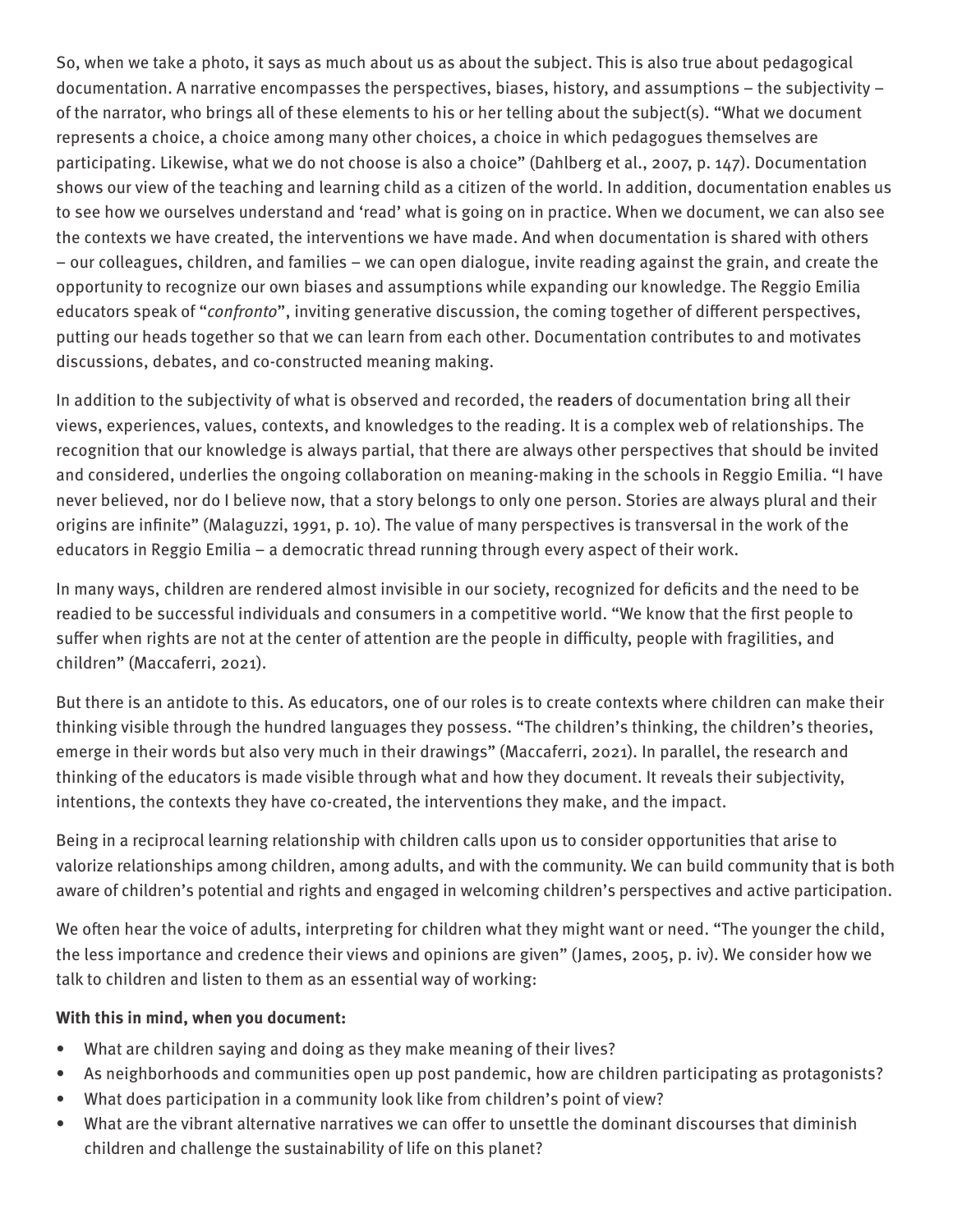- What do children draw our attention to?
- How do we involve children in making decisions in our schools about matters affecting their daily life?
- What are their opinions?
- How are we listening to their perspectives, both verbal and non-verbal?
- How are we seeing, feeling, and hearing the children so that we are not missing important messages they are giving us?

### **When you are creating pedagogical documentation:**

- What does your documentation reveal about your own views, assumptions, and values?
- In what ways are others invited to participate as pedagogical companions in thinking with you, to help you to recognize your views and assumptions?
- What strategies do you use to support your ability to listen to children?
- In what ways do you make room and give time to children's voices?
- What stories from your context illustrate times you listened to children about something in your school and community and changed something as a result?
- What have you learned and how have you changed as an educator after listening to children?

## **By way of example, Jeanne Goldhaber shares this story from the University of Vermont's Campus Children's School's early days that elucidates the transformative power of the documentation process as both lens and mirror:**

When the Center opened and plans were being made for the infant room, we had many conversations about choosing and organizing a space in which the babies were less likely to be intruded upon by the activity of the building, essentially a dormitory with offices and classrooms – just an incredibly busy place.

But after several years of documenting the infants in their space we realized that the babies actually wanted out – they didn't want to be isolated, they wanted to be in the midst of things! (One of my favorite observations is of three babies crowding around and knocking on the door until one of the teachers finally opened it and accompanied them out into the hall for a walk to visit their favorite offices in the building.) We slowly realized we needed to deconstruct the idea of who babies are. Engaging in the process of documentation as a community served as our lens and mirror. We looked and we listened to what the babies had to say and in doing so, we learned not only that infants are strong, curious, and social but also that our particular point of view about them had been driving our pedagogical decisions and indeed, limiting their opportunities to grow and flourish. This experience forever changed the culture of the school and the ways in which we saw babies as true members of the community.

#### **And so we ask:**

- What stories do you have to share about co-constructing community with children while documenting their voices and viewing them through the lens and the mirror?
- What are you learning about yourself and your subjectivity through the processes of documenting and creating documentation, and what strategies do you use to invite others to think with you?

We are interested in manuscripts that focus on some of the questions asked here in this proposal. Manuscripts should include citations and references to published work by Reggio educators and others that support the authors' ideas and are accompanied by a layer of interpretation by the authors.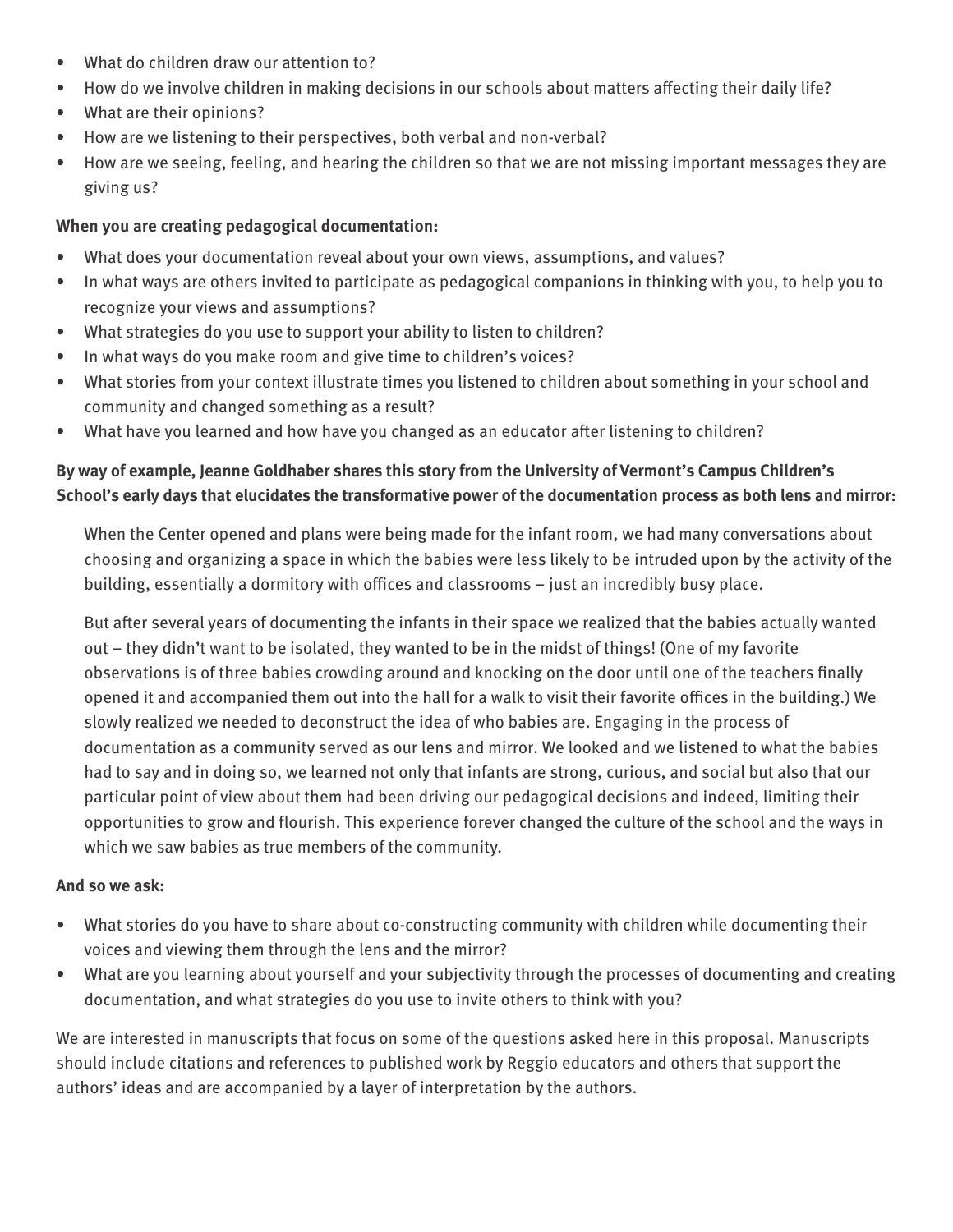### **PROPOSALS FOR MANUSCRIPTS**

Interested educators must submit a proposal for the manuscript they would like to submit to Nora Thompson by November 1, 2021: nora@reggioalliance.org. Those submitting will receive responses regarding approval by mid-December. Proposals must include:

- a (1–2 page) summary of the documentation, research, and inquiry of teachers, children, and families to be shared in the manuscript;
- which aspects of the topic listed above will be featured in the manuscript;
- a summary of the images (photographs and children's representations) that will support the manuscript;
- information about the authors and school, university, or center and community that is the context of the manuscript; and
- a statement regarding whether the manuscript has been submitted or published elsewhere.

## **GUIDELINES AND REQUIREMENTS FOR SUBMITTED MANUSCRIPTS**

Those whose proposals are approved must submit their manuscript by February 17, 2022. When submitting a manuscript to Innovations, please follow the following formatting and submission guidelines:

- Write in an informal, conversational style rather than in an academic style, characteristic of university term papers. Manuscripts written in active voice rather than passive voice are preferred.
- Submit unformatted, double-spaced article in an electronic Word file in 12-point
	- » Typical article length is 3,000-4,000 words.
- Include the name of the author(s) as well as title, affiliation, and history of interest in the Reggio Emilia Approach. In addition, each author is asked to submit a thumbnail photograph
	- » Head and shoulders, 1.25"w x 1.5"h, 300 dpi in original JPG or TIFF file.
- Support article with photographs and drawings/representations. Photographs should be submitted in highresolution images
	- » (8" x 10", 100% @ 300 dpi in original JPG or TIFF file).
- Drawings should also be submitted electronically in JPEG or TIFF files. Authors must submit written permission for all photographs and images from parents or legal guardians. The NAREA Photographic Release form is available upon request.
- Provide accurate and complete information for references and resources, formatted in APA style.
	- » Please review these APA guidelines and check your work before submitting: APA Guidelines for Written Documents

## **PEER-REVIEW PROCESS**

Details of the September 2022 issue peer-review process will be published in the summer 2021 issue of Innovations and posted on the NAREA website.